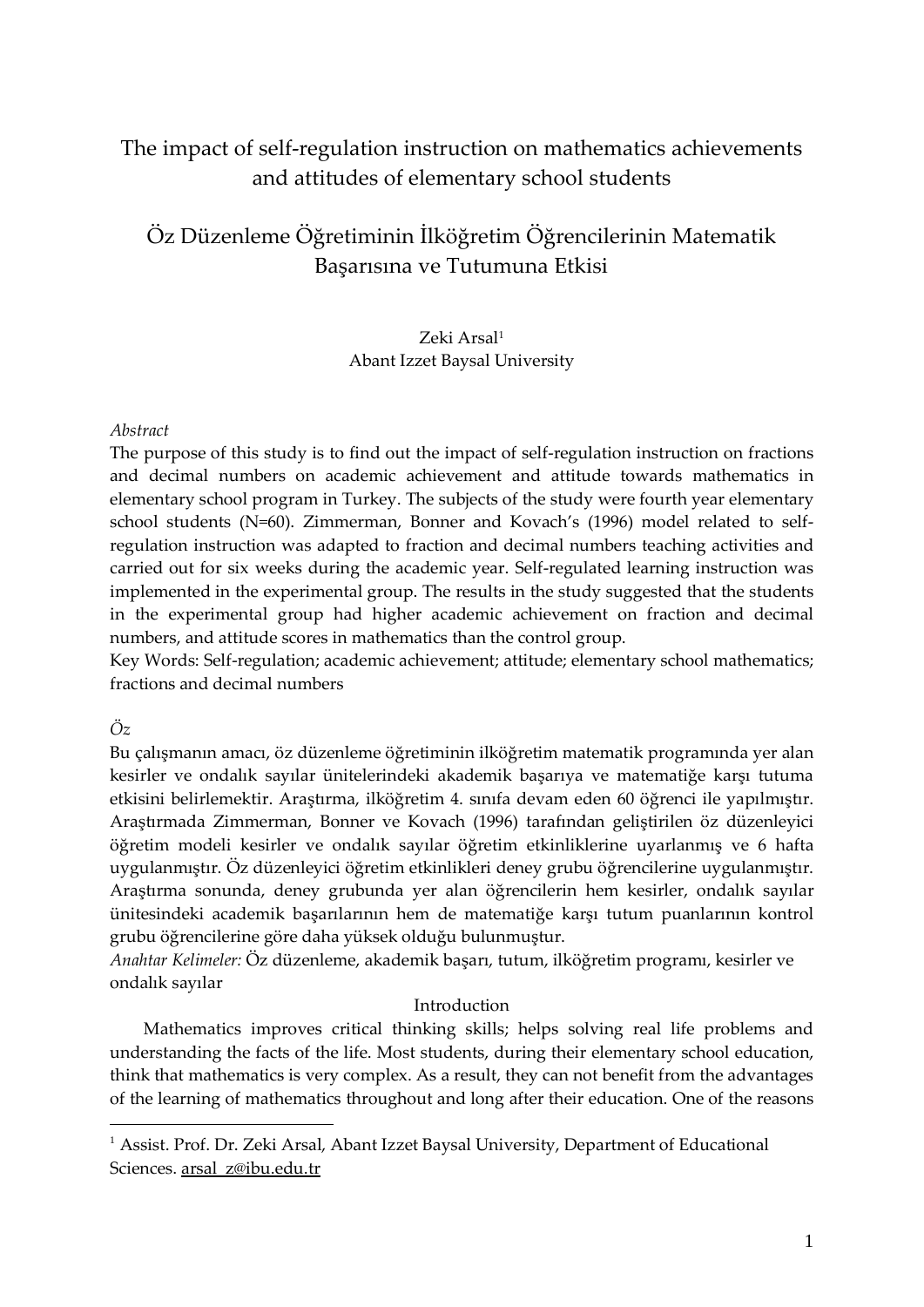of this might be ineffective teaching methods, materials and activities. Mathematics teaching should include three purposes. First, students should have conceptual knowledge of mathematics. Second, they should have procedural knowledge of mathematics. Finally, they should understand the relationships between conceptual and procedural knowledge. These three purposes may serve relational understanding. The relational understanding means understanding the concepts and connections of mathematics, using the symbols of mathematics and knowing the relationships between concepts, symbols and methods (Baykul, 2002). Relational understanding enhances memory strategies, helps students to learn new mathematics concepts and procedures, and improves problem solving abilities of the students. (Van de Walle, 1998). Students should examine their mathematics thinking, analyze mathematics situations, explain and justify their mathematics reasoning so that they can develop deep mathematics understanding (Pape & Smith, 2002). Relational understanding also helps students become autonomous learners. Students can learn more deeply when they take control of their own learning. Mathematics teachers should not only improve relational understanding but also self-regulated learning skills of their students. Knowing cognitive processes and using self-regulated learning strategies may have an important role in that student can see the relational understanding in mathematics.

 Educational psychologists have provided rich descriptions of self-regulated learning. Winne (1995) described self-regulated learning as an inherently constructive and selfdirected process. According to Pintrich (2000:453) self-regulation or self-regulated learning is " an a dive constructive process whereby leamers set goals for their learning and then attempt to monitor, regulate, and control their cognition, motivation, and behavior, guided and constrained by their goals and the contextual features in the environment." Pintrich (1999) described the model of self regulated learning that includes three general categories of strategies; (1) cognitive learning strategies (rehearsal, elaboration and organization strategies). (2) self-regulated learning strategies to control (planning, monitoring and regulating strategies). (3) resource management strategies (managing and controlling time, effort and their environment). Wolters (1999) supported Pintrich's definition and he pointed that one of the most important issues in self-regulated learning is that students can select, combine and use cognitive strategies effectively.

 Zimmerman (1989) defined comprehensively the characteristics of self-regulated learners as follows: They are metacognitively motivationally and behaviorally active in their own learning process. In this sense, self-regulation refers to different students' thoughts and beha viors to reach their lea ning goals. Self-regulated learners follow activities such as a tending to instruction, processing informa ion, relaing new knowledge to prior knowledge, making rehearsal, improving social relations and arranging environment in order to reach learning goals. These aspects of self-regulation can be observed in the model suggested by Zimmerman, Bonner and Kovach (1996). This model involves four interrelated processes that are defined below:

- 1. Self-evaluation and monitoring occur when students judge their personal effectiveness through observations and recordings of prior performances against to outcomes.
- 2. Goal setting and strategic planning occur when students analyze the learning task, set specific learning goals, and plan or refine the strategy to attain the goal.
- 3. Strategy-implementation monitoring occurs when students try to execute a strategy in structured contexts and to monitor their accuracy in implementing it.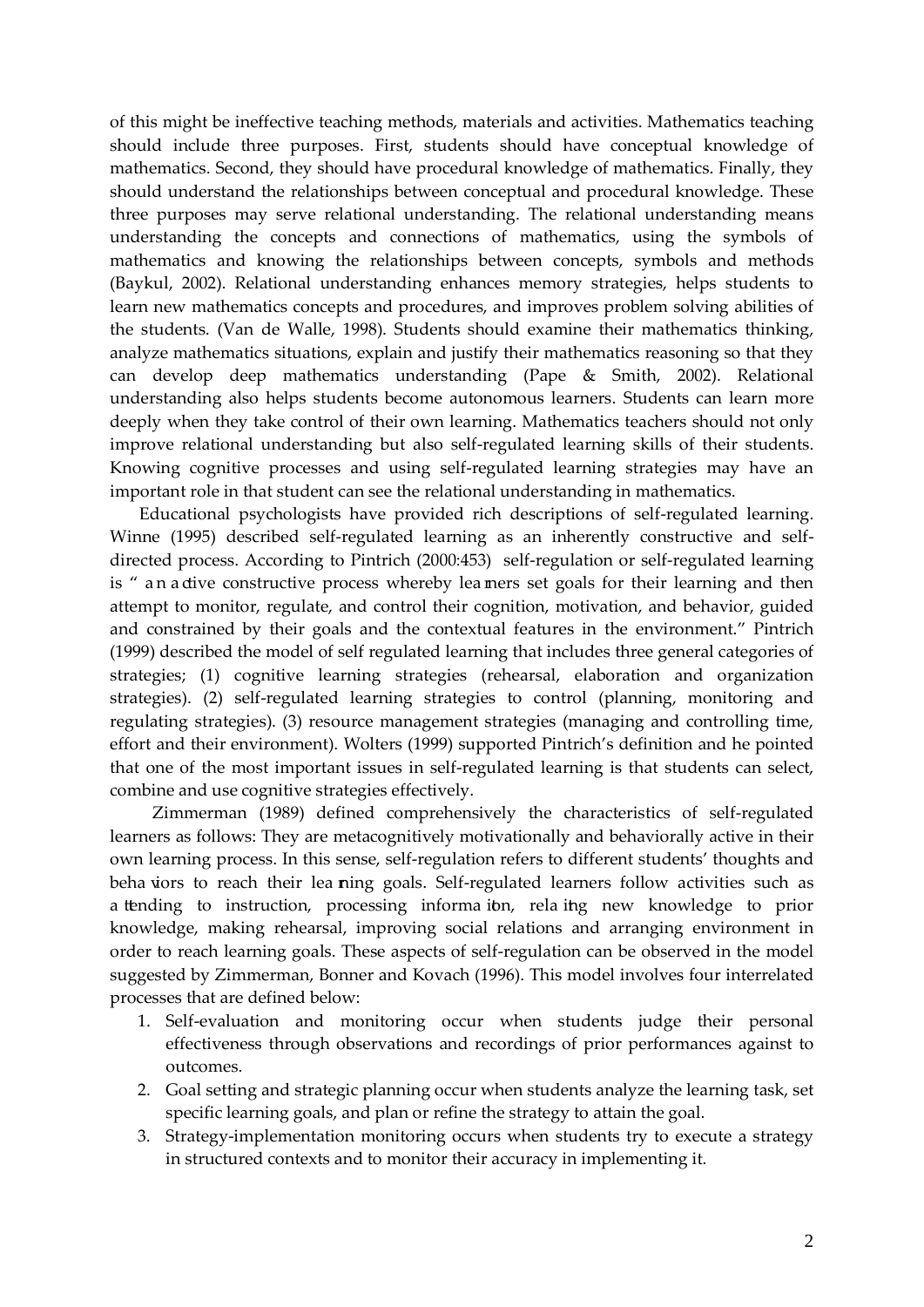4. Strategic-outcome monitoring occurs when students focus their attention on links between learning outcomes and strategic processes to determine effectiveness.

In the model, students monitor and evaluate their learning performance on a task. Selfevaluation improves and includes keeping performance records. Secondly, students analyze the learning task, set goals, plan and refine a learning strategy. If students have little knowledge about a task and they can not set goals or use effective learning strategies. Thirdly, students implement the strategies they select and take feedback from peers, teachers and themselves. Students use new strategies when their strategies are ineffective. Finally, students evaluate their performance outcomes and effectiveness of their strategies. They change their strategies if they are ineffective.

 The model of self-regulation including self-evaluation and monitoring, goal setting and strategic planning, strategy implementation, strategy outcome monitoring can be embedded within mathematics instruction in elementary schools in order to increase children's achievement in and attitudes towards mathematics. In the social cognitive theoretical framework, leamers do not use self-regulation strategies equally in all domains. Although self-regulation processes (e.g. monitoring, planning and goal setting) are general, learners must adapt these processes to specific domains such as mathematics and use them effectively. Moreover, self-regulation is related to context of the learning materials (Schunk, 2001). This situational specificity is pointed in Zimmerman's (1998) conceptual framework comprising six areas in which one can use self-regulatory processes; motives, methods, time, outcomes, physical environment, and social environment. Self-regulated learners can choose one or more of these areas. Students can learn a task when they use this process. Also, they benefit from some external factors (i.e. teachers, parents, and computers).

 Most self-regulated learning definitions and models include strategies, processes, responses used by students to improve their academic achievement. Self-regulated learning is defined as a covert process in cognitive issues of self-regulated learning and as overt responses in behaviorist view of self-regulated learning. In all definitions, all of the students aim to improve their academic achievement by using self-regulated processes (Zimmerman, 2001).

 In the literature, there are relationships among self-regulated learning behaviors and academic achievement in and attitude towards mathematics. Stoeger and Ziegler (2005) examined a self-regulated training program for gifted students who are under achieving in mathematics. In the study, the training program developed by Zimmerman et. al., (1996) was conducted within the framework of regular classroom instruction on the subject of mathematics over a six-week period. The results showed that the training was effective for increasing mathematics achievement. Nota, Soresi and Zimmerman (2004) examined selfregulation and academic achievement of high school students. They found that the cognitive self-regulation strategies of organizing and transforming proved to be significant predictor of the students' course grades in mathematics. Esler and Kohavi (2003) investigated the relations between classroom control**,** self-regulation strategies and academic achievement. In this study, they found that the achievement of the students was positively associated with self-efficacy in self-regulated learning, self-efficacy in mathematics and other academic domains, as well as with intrinsic motivation and cognitive strategies. Scmitz and Wiese (2006) investigated a standardized diary approach with time-series analysis methods to investigate the process of self-regulated learning by adaptation of Zimmerman's selfregulated learning model (consisting of four weekly training sessions). The results indicated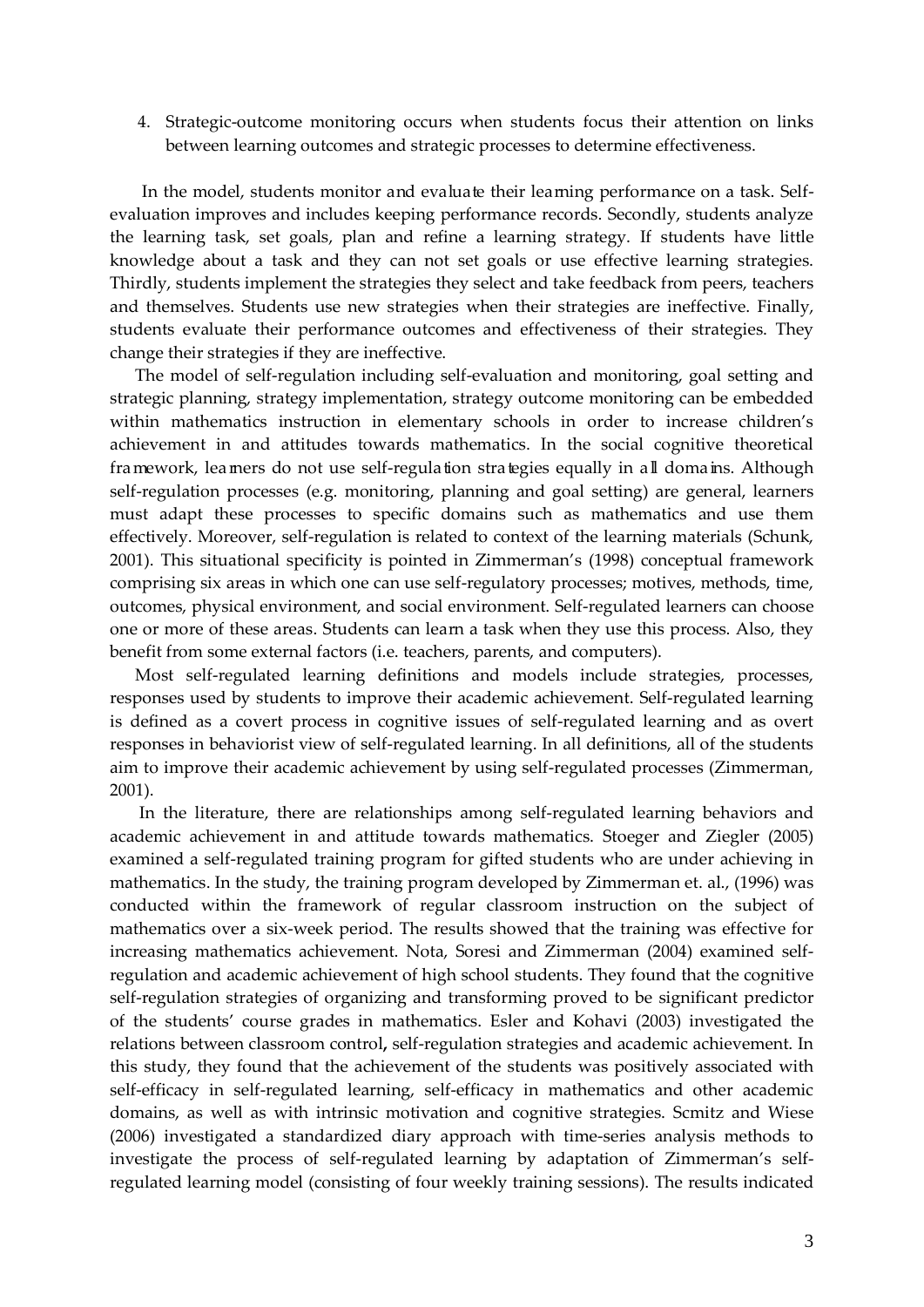that interrupted time series analyses and control group comparisons confirmed the essential treatment effects and a significant improvement in self-regulatory behavior. The study revealed that the students in the experimental group made more improvement in selfefficacy, effort to learn and handling distractions than students in the control group. Furthermore, teaching self-regulated learning strategies can increase not only academic achievement but also self-regulated learning skills of students. Chan and Moore (2006) found that greater strategic knowledge and use are likely to lead subsequent higher achievement. Sundre and Kitsantas (2004) supported the results of the study. They found that self-regulation strategy use yielded a significant coefficient for prediction of consequential multiple-choice test performance. These results contribute to current theories of self-regulation and motivation, because self-regulation was shown to be a strong predictor of achievement when operatinalized by a high demand of task, and essay writing.

 Research literature has pointed out that self-regulated learning is correlated to academic achievement of the students in different learning context. Teaching self-regulated learning to elementary school students can lead to an increase in their academic achievement in mathematics. In addition, classroom teachers can solve mathematics learning problems of their students by implementing self-regulated learning activities. All elementary school children can learn mathematics and benefit from advantages of mathematics in their life. In this framework, the purpose of this study was to find out the effects of self-regulation instruction on mathematics achievement in fractional and decimal numbers and their attitudes towards mathematics in the elementary schools. For this purpose, the following research questions were investigated: Is there any significant difference in the post-test between the control and experimental groups in terms of academic achievement? Is there any significant difference in the post-test between the control and experimental groups in terms of attitude towards mathematics?

#### Method

#### Participants

 The participants of the study were fourth-year students (n=60) enrolled in the two elementary schools in a city with the population of one hundred thousand in the north of Turkey. The schools involved in the present study were public schools. There were thirty students in the control group and thirty students in the experimental group. All of the students in the study were about ten years old. There were 13 (43.3%) female, 17 (56.7%) male students in the experimental group and 16 (53.3%) female, 14 (46.7%) male students in the control group. The families of the students in both groups had similar socio-economic backgrounds.

## **Instruments**

 In order to collect the data related to mathematics academic achievement of the students, the Mathematics Achievement Test developed by the researcher was conducted. The pre-test and post-test were the one and same instrument which was administered at two different times throughout the study. The test includes thirty items which measure the objectives of fractional and decimal numbers in the mathematics course in the elementary school program in Turkey. The test consists of two subtests, fractional numbers subtest which has 13 items and decimal numbers subtest which consists of 17 items. In the first place, the item and test statistics of the achievement test were computed for reliability and validity. According to the validity and reliability results, thirty items whose item discriminatory scores were higher than 0.30 were included in the test. The Kuder-Richardson (KR-20) reliability value of the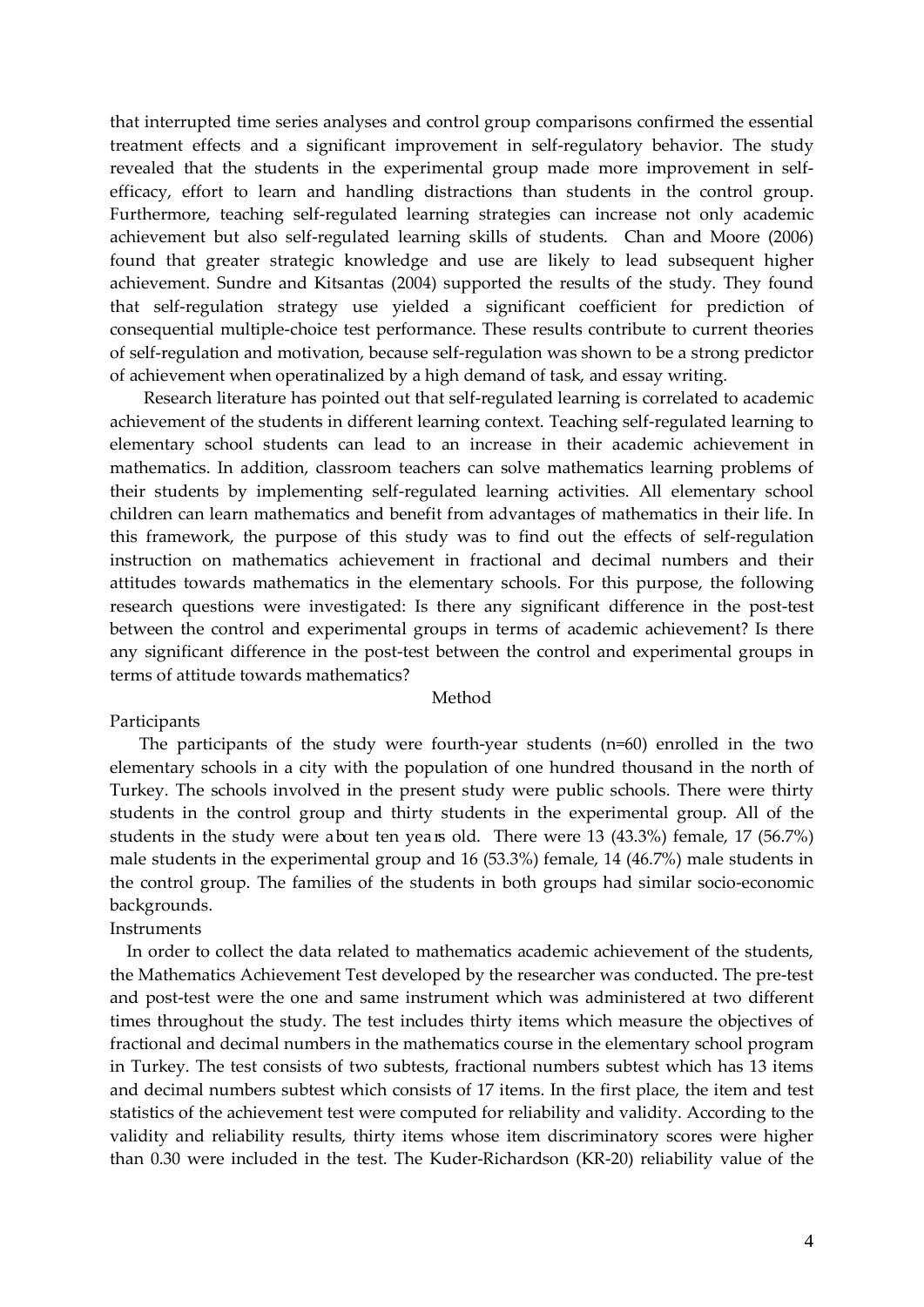Fractional Numbers subtest is 0.63 and the test difficulty (P) is 0.57. The KR-20 reliability value of the Decimal Numbers subtest is 0.83 and the test difficulty (P) is 0.68.

 The data related to the attitudes of the students towards mathematics were collected by The Mathematics Attitude Scale developed by Baykul (1990). The scale was commonly used by the researchers and teachers in order to measure attitude towards mathematics in elementary schools in Turkey. The scale included thirty items, fifteen of which are positive and the remaining fifteen of which are negative statements. According to factor analysis, the items whose factor value is higher than .40 were selected. The instrument employed a 5 point Lickert-type response formatted scale (1=strongly disagree and 5= strongly agree). The Cronbach Alpha reliability value of the scale is 0.96. The pre-test and post-test was the same instrument which was administered at two different times, at the beginning and end of the study.

#### Procedures

 The design of the research was based on a pre-test and post-test model. The study lasted for six weeks during the 2006-2007 academic years. The study was conducted on fractional and decimal numbers in mathematics course in the elementary school program in Turkey.

 Factors that may affect the results of the study was controlled by the researcher in the beginning of the study. Firstly, the mathematics achievement and attitude towards mathematics of all the children in the school were measured in the beginning of the study in order to select experimental and control groups. The results indicated that there was not any significant difference between the experimental and control groups in academic achievement (t  $(58)$  =0.78, p=.08) and attitude towards mathematics (t  $(58)$  =0.80, p=.42) according to the pre-test t test results (See Table 1). Secondly the teaching activities, materials, homework related to fractional and decimal numbers planned by researcher were conducted in the experimental group just as in the control group. Thirdly, the factors such as prior mathematics achievement, social and cultural background of the students were taken into account in order to compose experimental and control groups. Fourth, neither the students in the control group nor the students in the experimental group did take any self-regulated learning instruction in their prior school life. Finally, the teachers of experimental and control groups were selected to have similar characteristics of age, years of experience and education level.

 In order to find the effectiveness of self-regulation instruction on academic achievement and attitudes towards mathematics, the self-regulation instruction program (i.e., planning, monitoring, goal setting) was implemented in the experimental group.

 The theoretical background of the instruction program used is founded upon selfregulated learning model developed by Zimmerman et. al., (1996). This model, involving explicit training in goal setting, strategy use, self-monitoring, and systematic practice, could also be used in classroom situations. In the model, Zimmerman et. al., (1996) pointed out four interrelated processes. The relationships between the model and self-regulation instruction program in this study were given as following:

1. Self-evaluation and monitoring: The students in the experimental group monitored and evaluated their learning experiences, study time, study environment, task value and their interest to the task, distracters, parents help, self-efficacy and study strategies (i.e., cognitive and metacognitive), and their learning performance by filling the Self-Report Form.

2. Goal setting and strategic planning: The students in the experimental group set learning goals related to their homework and tasks and planned learning experiences and their study strategies.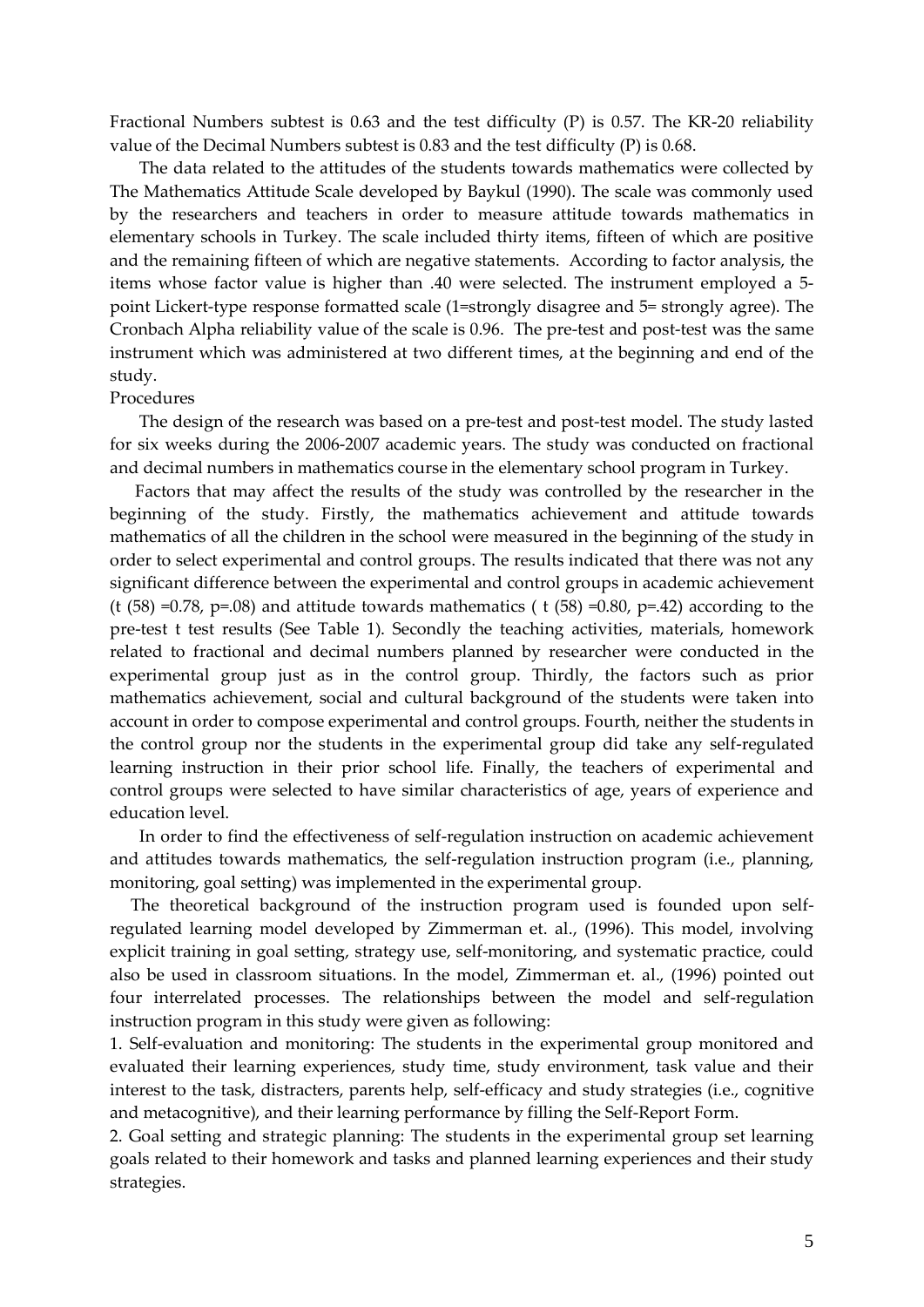3. Strategy implementation and monitoring: The students in the experiment group implemented their learning experiences and study strategies and monitored their learning performance.

4. Strategic outcome monitoring: The students in the experiment group evaluated effectiveness of their study strategies and learning activities by considering the test results at the end of each week of study for six weeks. And either changed their study strategies or countinued to use them.

 In the study, students in the experimental group reported their homework activities and learning experiences for self-regulated learning by filling in the Self Report Form. According to Scmitz and Wiese (2006) self-regulated learning researchers and teachers generally use homework activities in order to improve self-regulation skills and achievement of their students. The Self-Report Form is formed to develop the students' self-regulation strategies such as planning, monitoring, goal setting and self-evaluation. The Self Report Form includes learning experiences such as time management, goal setting, task value, interest in the subject, distractions, study strategies, parents help, self-efficacy. Students set learning goals (for example; I must learn fractions, decimals, I must solve fraction and decimal problems) and performance goals (for example; I must take nine points over ten in the exam, I must be the best in the classroom), time management (I studied two hours, I need more study hours to be successful), task value (This homework or learning material are important for me or not), interest in the subject (I am interested in this homework or learning material, The learning materials are interesting for me), distracters (I do not study in a place where there is a TV set, I study in my study), study strategies (I highlight important concepts in my notes, I summary my notes), parents' help (I seek help, I ask my parents and peers when I need help), self-efficacy (I study hard, I give points myself for the homework).

The process related to self-regulation instruction in the experimental group were given as following:

- 1. The researcher planned teaching activities, homework, materials related to fractions and decimal numbers units in the elementary school fourth grade mathematics program in Turkey.
- 2. The researcher developed The Self-Report Form for the self-regulation instruction.
- 3. The four-hour theoretical instruction on the role of teacher and students, selfregulation concept, self-regulation teaching model, completing the Self-Report Form, was given to the teacher of the experiment group by the researcher.
- 4. The teacher implemented planned teaching activities related to fractional and decimal numbers and gave homework on a daily basis.
- 5. The teacher instructed students a bout how they fill The Self-Report Form, monitor and evaluate their learning process.
- 6. Students reported self-regulation strategies they use while doing their homework and other learning activities they engaged at home by filling Self-Report Form.
- 7. Teacher conducted quizzes and gave feedbacks every week so that the students can evaluate their learning performance and effectiveness of their study strategies.
- 8. The teacher controled the Self-Report Forms every week and gave feedback and suggestions about their study stratagies such as cognitive and metacognitive learning strategies, learning goals, study time, distractors (for example; you should study more, your study time is not enough to achieve your goals, you should change your study strategies and you should seek help from parents or peers), and helped solve the problems about their homework.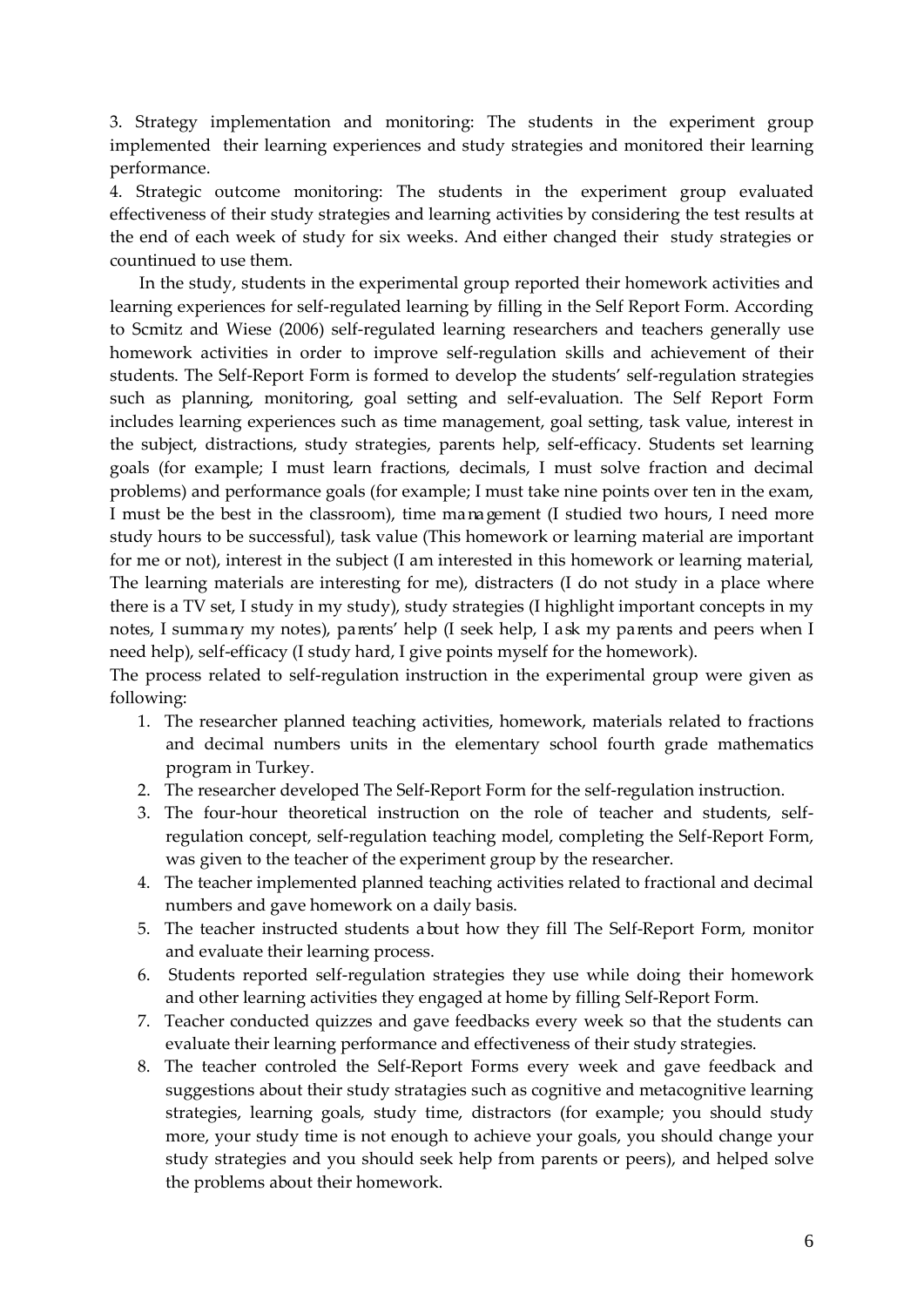- 9. According to the test results and teacher's feedback, students evaluated the reasons of success and failure, planned new learning experiences and changed their study strategies if they needed to. Also, they gave suggestions to their peers about their study strategies.
- 10. The students evaluated and reported their self-efficacy beliefs by giving themselves a point over ten. In addition, the teacher encouraged students about giving reinforcements to themselves.
- 11. At the end of the six weeks, the post-test and the attitude scale were conducted over the students in the experimental group.

The process in the control group were given as following:

 The teacher in the control group implemented the same teaching activities related to fractional and decimal numbers given to the experimental group. However, self-regulation instruction activities such as planning, monitoring, goal setting were not implemented for students in the control group. Students in the control group did not fill in any form in order to monitor their learning process. The instruction about self-regulation was not given to the teacher in the control group. Moreover, the teacher did not give any feedback to the students to evaluate their learning processes. At the end of the six weeks, the post-test and the attitude scale were conducted over the students in the control group.

#### Results

 The data related to the first research question (Is there any significant difference in the post-test results between control and experimental groups in terms of academic achievement?) was given below:

Table 1.

*Means, Standard Deviations and t-test Results for Academic Achievement in The Pre-test and Posttest*

|                               | Pre-test |              |                   |     |            |                  |                 |      |
|-------------------------------|----------|--------------|-------------------|-----|------------|------------------|-----------------|------|
| Groups                        |          |              | N M S.D. tvalue p |     |            |                  | M S.D. tvalue p |      |
| Experimental 30 9.70 2.45 .78 |          |              |                   | .08 |            | 19.86 3.71 3.84* |                 | .000 |
| Control                       |          | 30 9.10 3.12 |                   |     | 15.56 4.87 |                  |                 |      |

### $*P<.05$

The results in Ta ble 1 show that there was no significant difference between the experimental and control groups in terms of academic achievement in the fractional and decimal numbers in the mathematics course in the beginning of the semester (t  $(58) = 0.78$ ) p<.05). However, there was a significant difference between the experimental and control group in terms of academic achievement at the end of the semester (t (58) =3.84, P<.05). The results indicated that the academic achievement of the experimental group in the post-test was higher than that of the control group. Self-regulated learning activities may have positively effected academic achievement of students in the experimental group.

 The data related to the second research question (Is there any significant difference in the post-test results between control and experimental groups in terms of attitudes towards mathematics?) was given below:

## Table 2.

*Means, Standard Deviations and t-test Results for Attitude towards Mathematics in The Pre-test and Post-test*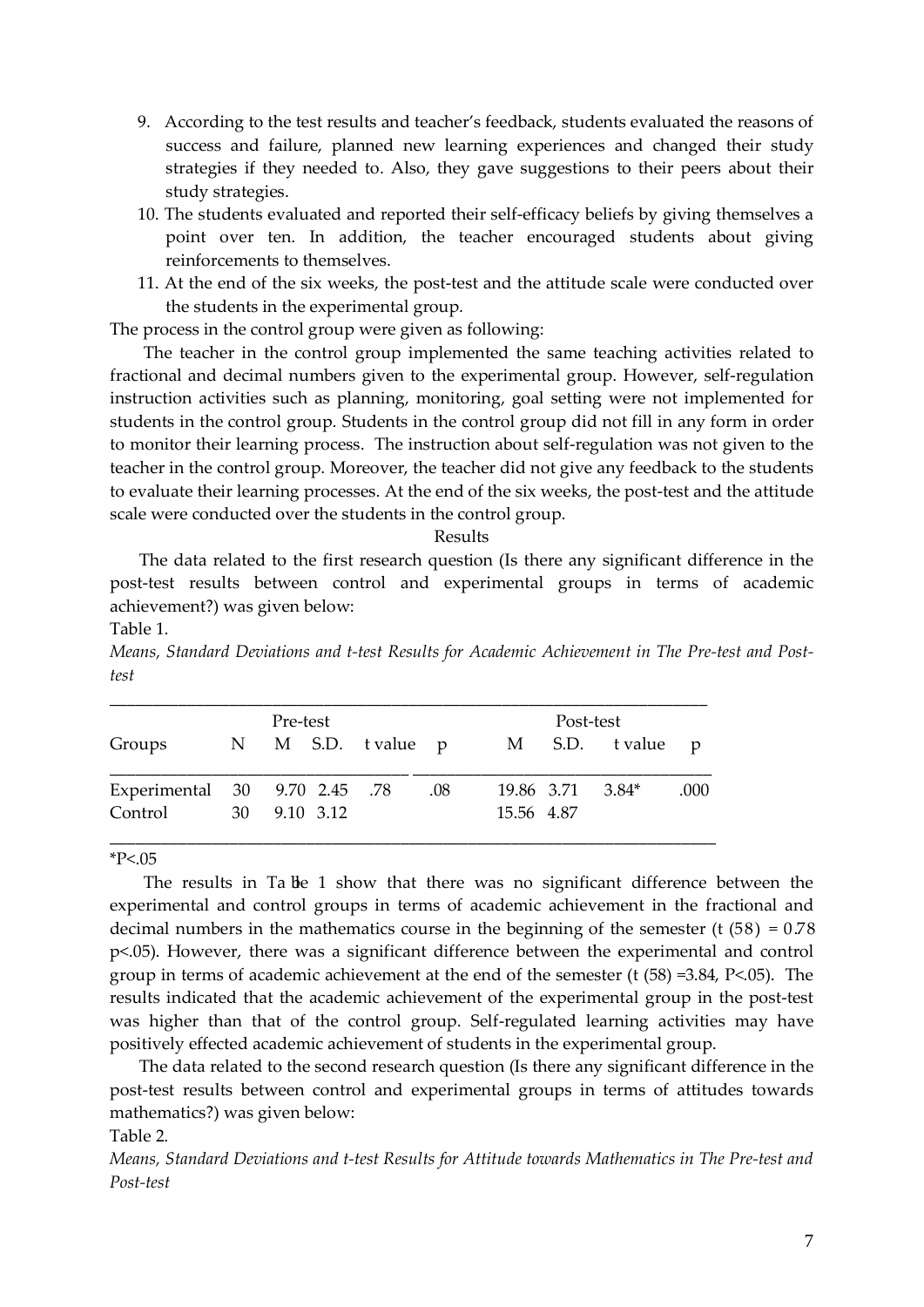|                                                         | Pre-test |             |  |  |  | Post-test |       |                                    |     |  |
|---------------------------------------------------------|----------|-------------|--|--|--|-----------|-------|------------------------------------|-----|--|
| Groups                                                  |          |             |  |  |  |           |       | N M. S.D. tvalue p M S.D. tvalue p |     |  |
| Experimental 30 103.46 12.56 .80 .42 111.26 18.81 2.02* |          |             |  |  |  |           |       |                                    | .04 |  |
| Control                                                 | 30       | 99.43 24.24 |  |  |  | 99        | 27.33 |                                    |     |  |

 $*P<.05$ 

 The results indicated no significant difference between the experimental and control groups in terms of attitude towards mathematics at the beginning of the semester (t  $(58)$  = 0.80 P<.05). However there was a significant difference between the experimental and control groups in terms of attitude towards mathematics at the end of the semester (t (58)  $=$  2.02,  $p$ <.05). The results indicated that attitude scores of the students in the experimental group were higher than those of the students in the control group. Self-regulated learning activities may have increased not only academic achievement in fractional and decimal numbers but also students' attitude towards mathematics in the experimental group.

#### Discussion

 The aim of this study was to find out the impact of self-regulation instruction on fractions and decimal numbers on academic achievement and attitude towards mathematics. According to the pre-test results, there was no significant difference between the experimental and control group in terms of academic achievement. However, the post-test results indicated that there was a significant difference between the experimental and control group in terms of academic achievement; the post-test scores regarding academic achievement of students in the experimental group were higher than those of students in the control group. Self-regulated learning activities by means of diaries that had been carried out in the experimental groups such as self-evaluation, monitoring, planning, goal setting, strategy implementing might have been the reasons for higher academic achievement of the students in the experimental group. These results were supported by the literature related to self-regulated learning. For example, Camahalan (2006) examined the effects of selfregulated learning on mathematics achievement of sixty elementary school students with low mathematics achievement. Zimmerman's self-regulated learning strategies were applied conducted in the study. The results showed that there was significant improvement in the mathematics achievement and use of self-regulation strategies of the students in the experimental group after thirty sessions of training on the use of self-regulated learning strategies. This study supports Zimmerman's theory that when students are given opportunities to self-regulate and explicitly taught self-regulated learning strategies, academic achievement is more likely to be positively affected. These results supported the findings of this study. Moreover, the results in this study confirm the study of Eshel and Kohavi (2003). They investigated relations between self-regulation strategies and academic achievement. The results indicated that perceived student and teacher control are likely to have an additive effect on the academic attainment of students. The mathematics achievement of the experimental group students was consistently higher than that of the control group students.

 In the study, students in the experimental group selected and implemented study strategies such as cognitive and metacognitive according to the context of the homework. Selecting and implementing cognitive and metacognitive learning strategies can be considered as the reasons for the academic achievement of those in the experimental group.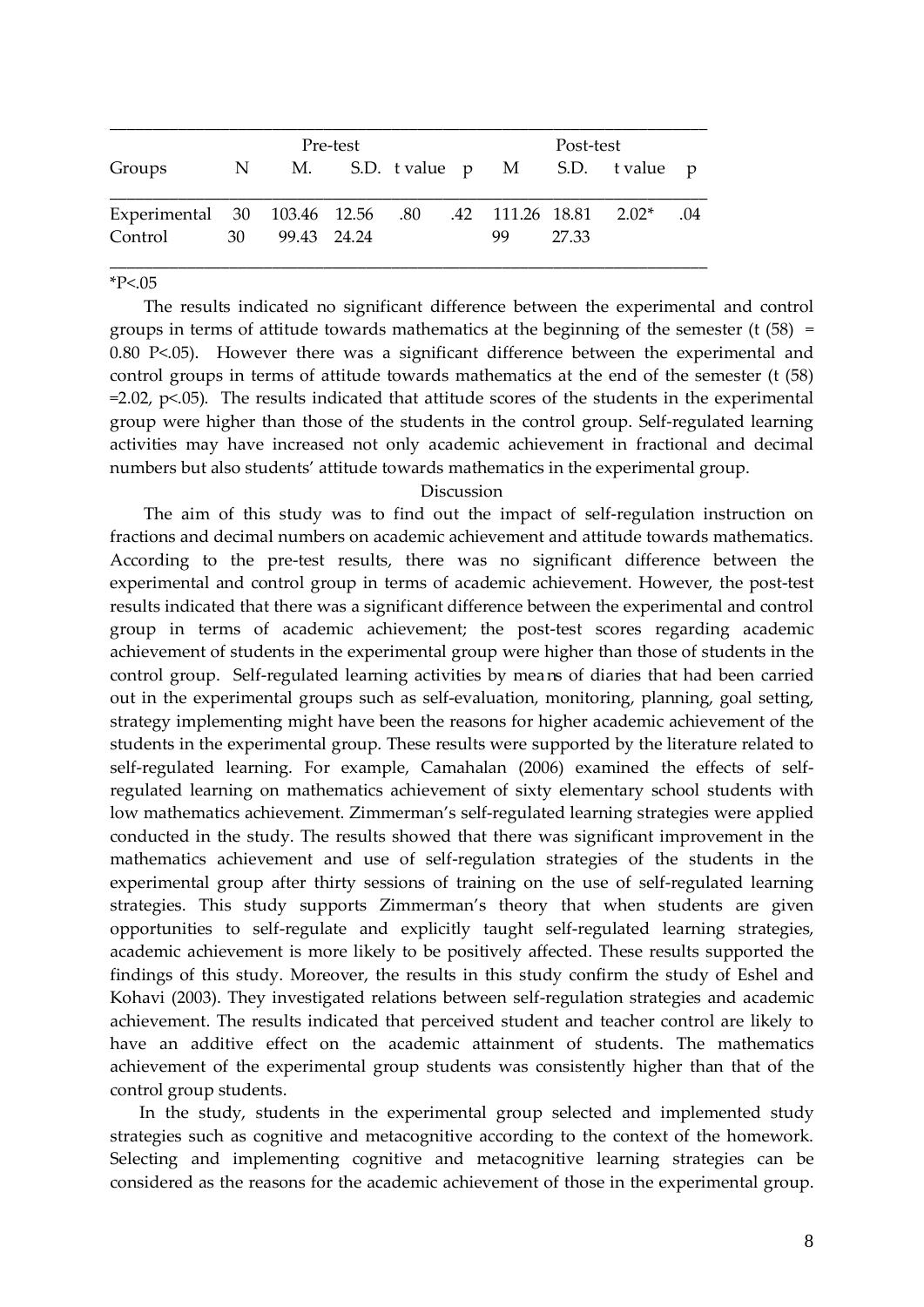Ross, Glennon, Guarino, Reed and Marshall (2003) indicated that the learners' use of cognitive learning strategies was significantly related to their academic performance in the course. Study strategies were related to course performance of the students. It seems that self-regulated learning training activities may positively affect not only academic achievement but also cognitive and metacognitive learning strategies.

 In the study, students reported their learning process, study strategies in the homework activities by filling in the Self Report Form. Students in the experimental group monitored their own progress for learning through keeping records. Self-reporting activities may increase academic achievement of students in the experimental group. Zimmerman and Martinez-Pons (1986) examined self-report strategies used in different learning contexts by interviews with high school students. They found that students' use of these strategies was highly correlated with their achievement and self-regulation in the class.

 The results in this study suggested that diary activities related to self-regulated learning may have affected academic achievement and self-regulatory behaviors of students in the experimental group. These diary activities can be the reason of higher academic achievement of students in the experimental group. Scmitz and Wiese (2006) investigated a standardized diary approach through time series analysis method on self-regulated learning by using Zimmerman's model of self-regulated learning (consisting of few-week-long training sessions). The students in the experimental group answered the questions in standardized diaries over a five-week period. The results showed that standardized diary activities affected self-regulatory behaviors of students in the experimental group.

 In the current study, students evaluated the effects of study strategies on their academic performance through teacher's feedback. The results suggested that self-evaluation for their learning process may increase the academic achievement. Strategic planning and feedbacks given by the teacher of the experimental group guided students' efforts to control learning performance. The feedback given by teacher may have affected the academic achievement of students in the experimental group. Furthermore, the feedback may have been useful for students to monitor their self-regulation strategies and change them when they did not enhance achievement. According to Nicol and Dick (2006) self-generated feedback might lead to internally set goals and use of different study strategies. Schunk (1984) found that ability to give feedback to themselves leads to higher academic achievement.

 The results in the study indicated that students' positive attitude towards mathematics in the experimental group increased, whereas there was no change in the attitudes of the control group. Self-regulation instruction activities by means of the diaries may have positively affected elementary school students' attitude towards mathematics. High attitude towards mathematics may have led to an increase in the academic achievement of the students in the experimental group. In addition, self-regulated learning instruction may have increased not only attitude towards mathematic but also mathematics self-efficacy beliefs and volition of students. The students in the experiment group evaluated and reported their self-efficacy beliefs towards their homework and given tasks. Social cognitive theorists such as Bandura (1986), assume that self-efficacy is a key variable affecting self-regulated learning. Also, self-efficacy is one of the most important factors affecting academic achievement and attitude towards mathematics. Students' positive attitude towards mathematics may be related to academic achievement and self-efficacy beliefs. Chen (2003) found that self-efficacy played a direct role in predicting students' mathematics performance. Furthermore, Zimmerman and Kitsantas (2005) investigated the role of students' homework practice in their self-efficacy beliefs with respect to learning strategies and academic achievement. The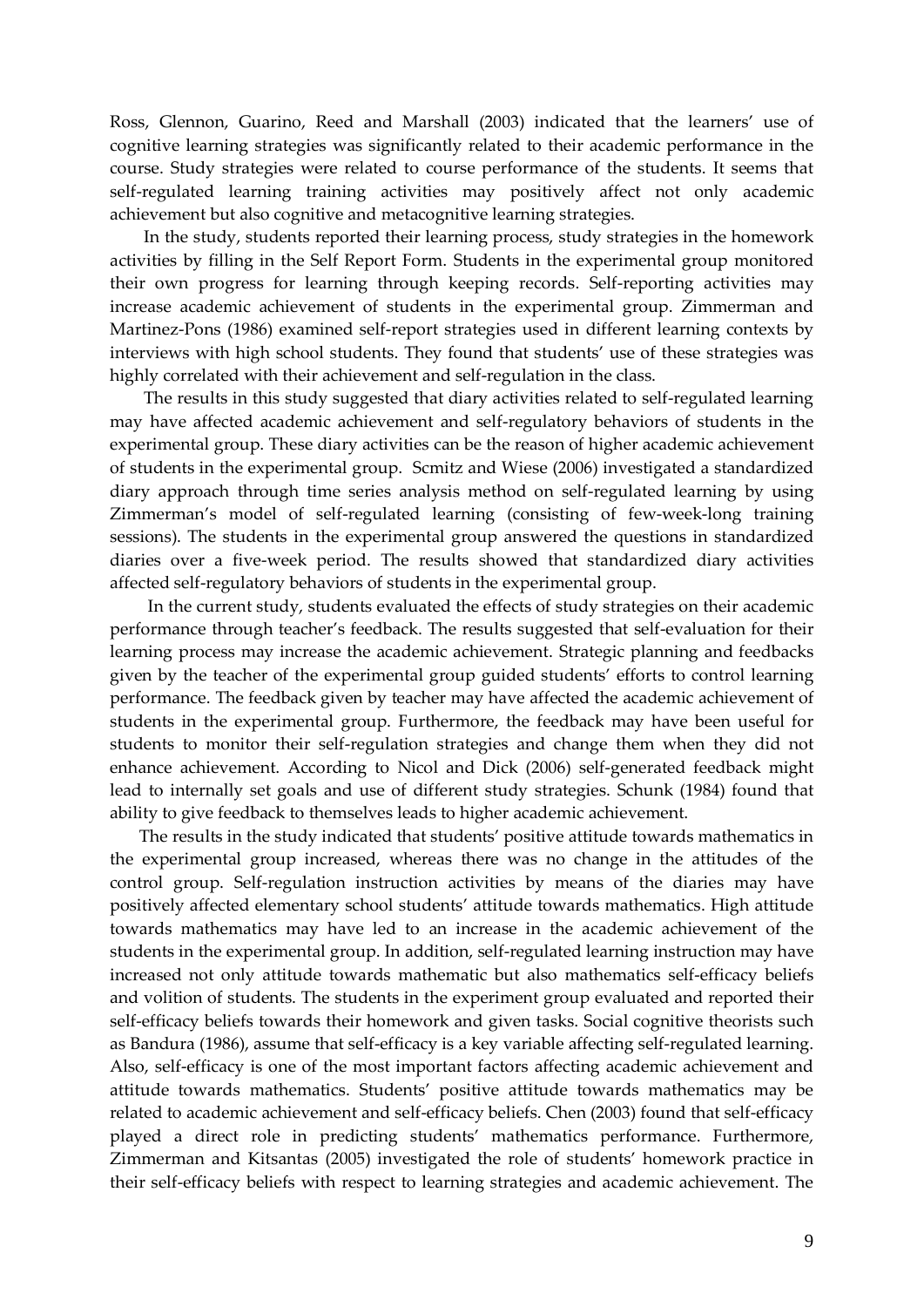results showed that there was a significant relationship between self-efficacy beliefs of the students related to homework experiences and academic outcomes at the end of the school term. Also, students who have positive attitude towards mathematics may be interested in mathematics activities and see as a value of learning materials for their achievement. The feedback given by teacher might increase self-efficacy beliefs of student (Nicol &Dick, 2006; Schunk, 1984). Zusho and Pintrich (2003) found that the motivational components of selfefficacy and ta sk value were found to be the best predictors of final course performance. Moreover, they found that high achievers expressed increasingly higher level of interest over time. Also, interest and task value may lead to an increase in the academic achievement of students. In the study, students in the experimental group reported their interest in the learning task and importance of the task for them. Literature supports these results. Marsh, Trautwein, Lüdtke, Köller, and Baumert (2005) found that mathematics interest was correlated with mathematics achievement. It can be said that self-regulated learning can improve students' interest in mathematics. Schiefele, Krapp, and Winteler (1992) concluded that the overall correlation between interest and academic achievement was about .30 but that this relation was heterogeneous across different school subjects and indicators of achievement. Schiefele (1996) demonstrated that interest was a significant predictor of subsequent achievement (cited in Marsh et al., 2005).

#### Conclusion

 In conclusion, the results in this study indicated that the students in the experimental group over which self-regulated learning activities were conducted have higher academic achievement in fractional and decimal numbers in the mathematics course in the elementary school program. It was found that self-regulated learning activities improved students' attitude towards mathematics at the elementary school level. Moreover, self-regulation instruction positively affected self-efficacy beliefs of the students towards and interest in the mathematic. In order to increase students' mathematics achievement in elementary schools, teachers should conduct effective mathematics teaching activities and provide instruction on self-regulated learning strategies. Classroom teachers and mathematic teachers should instruct their students in such a way as to enable them to monitor, control and evaluate their own learning. Students should become autonomous learners in learning mathematics. Finally, there is no reason why students shouldn't be successful in mathematics in their school life and effectively benefit form mathematics throughout their lives.

## References

- Bandura, A. (1986). *Social Foundations of Thought and Action: A Social Cognitive Theory.* Englewood Cliffs. Ns. Prentice. Hall.
- Baykul, Y. (1990). *İlkokul Beşinci Sınıftan Lise ve Dengi Okulların Son Sınıflarına Kadar Matematik ve Fen Derslerine Karşı Tutumda Görülen Değişmeler ve Öğrenci Seçme Sınavındaki Başarı İle İlişkili Olduğu Düşünülen Bazı Faktörler.* Ankara: ÖSYM Yayınları.
- Baykul, Y. (2002). *İlköğretimde Matematik Öğretimi*. Ankara: Pegem A Yayıncılık.
- Camahalan, F. M. (2006). Effect of self-regulated learning on mathematics achievement of selected Southeast Asian Children. *Journal of Instructional Psychology*, 33(3), 199-200.
- Chan, L. & Moore, P. (2006). Development of attribution beliefs and strategic knowledge in years 5-9: a longitudinal analysis. *Educational Psychology*, 26(2), 161-185.
- Chen, P. (2003). Exploring the accuracy and predictability of the self-efficacy beliefs of seventh grade mathematics students. *Learning and Individual* Differences, 14, 79-92.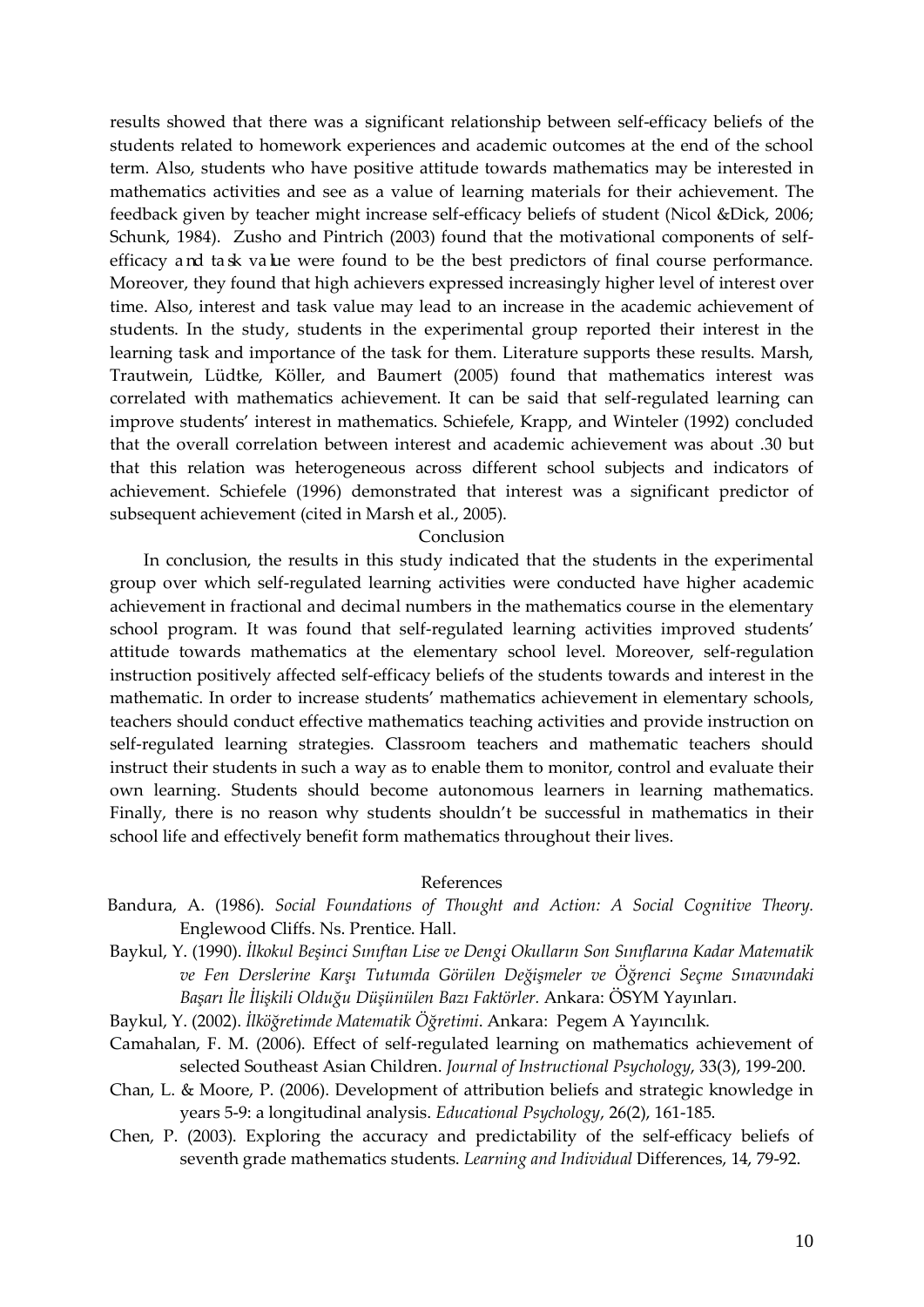- Eshel, Y. & Kohavi, R. (2003). Perceived classroom control, self-regulated learning strategies and academic achievement. *Educational Psychology,* 23(3), 249-260.
- Mars, H., Trautwein U., Lüdtke, O., Köller, O. & Baumert, J. (2005). Academic self-concept, interest, grades and standardized test scores reciprocal effects of causal ordering. *Child Development*, 76(2), 397-416.
- Nicol, D. & Dick, D. (2006). Formative assessment and self-regulated learning: a model and seven principles of good feedback practice. *Studies in Higher Education*, 31(2), 199- 218.
- Nota, L., Soresi, S. & Zimmerman, B. J. (2004). Self-regulation and academic achievement and resilence: A longitudinal study. *International Journal of Educational Research*, 41(3), 198-215.
- Pape, S. & Smith, C. (2002). Self-regulating mathematics skills. *Theory into Practice,* 41(2), 93- 101.
- Pintrich, P. (1999). The role of motivation in promoting and sustaining self-regulated learning. *International Journal of Educational Research,* 31, 459-470.
- Pintrich, P. (2000). The role of goal orientation in self-regulated learning. In I. M. Boekaerts, P. Pintrich & M. Zeidner (Eds.), *Handbook of self-regulation* (pp. 451-502). San Diego: Academic Press.
- Ross, M., Glennon, J.S., Guarino A., Reed, C.J. & Marshall, M. (2003). Situated self-regulation: Modeling the interrelationships among instruction assessment, learning strategies and academic performance. *Educational Research and Evaluation,* 9(2), 189-209.
- Schiefele, U., Krapp, A., & Winteler, A. (1992). Interest as predictor of academic achievement: A meta-analysis of research. In K. A. Renninger, S. Hidi, & A. Krapp (Eds.), The role of interest in learning and development (pp.183 – 212). Hillsdale, NJ: Erlbaum.
- Schunk, D. H. (1984). The self-efficacy perspective on achievement behavior. *Educational Psychologist*, 19, 199-218.
- Schunk, D. H. (2001). Social cognitive theory and self-regulated learning. In B. J. Zimmerman & D. H. Schunk (Eds.), *Self-regulated learning and academic achievement* (pp. 125-189). New Jersey: Lawrence Erlbaum Associates Inc.
- Scmitz, B. & Wiese, B. (2006). New perspectives for the evaluation of training session in selfregulated learning: Time-series analyses of diary data. *Contemporary Educational Psychology*, 31, 83-88.
- Stoeger, H. & Zeigler, A. (2005). Evaluation of an elementary classroom self-regulated learning program for gifted mathematics under achievers. *International Education Journal,* 6, 267-368.
- Sundre, D.& Kitsantas, A. (2004). An exploration of psychology of the examinee: Can examinee self-regulation and test taking motivation predict consequential and non consequential test performance. *Contemporary Educational Psychology*, 29, 17-19.
- Van De Walle, J. (1998). *Elementary and Middle School Mathematics. Teaching Development*: New York, Congman Inc.
- Winne, H. P. (1995). Self-regulation is ubiquitous but its forms vary with knowledge. *Educational Psychologist,* 30(4), 223-224.
- Wolters, A. C. (1999). The relation between high school students' motivational regulation and their use of learning strategies, afford, and classroom performance. *Learning and Individual Differences*, 3(3), 281-299.